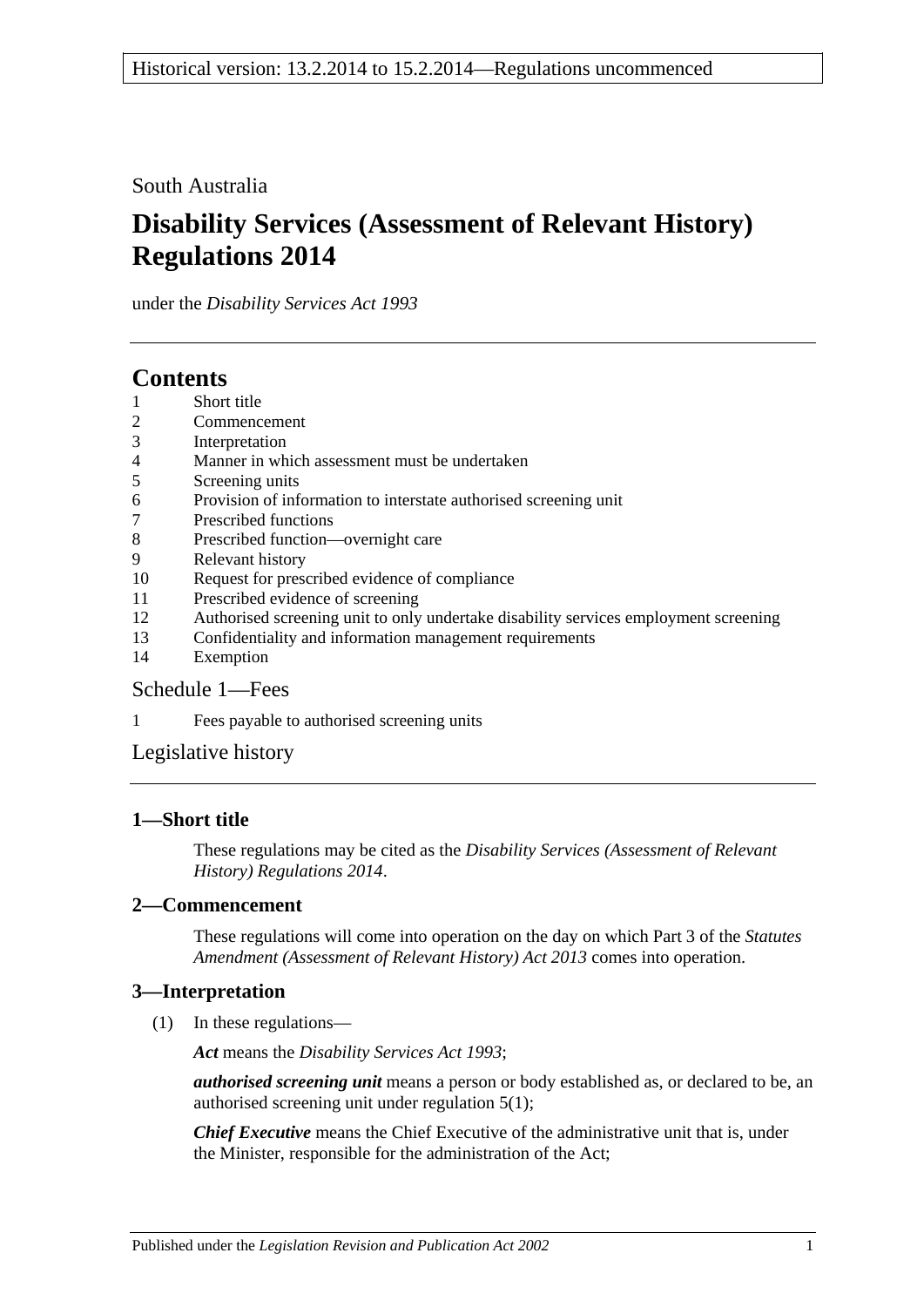*disability services employment screening* means undertaking an assessment of information about a person for the purpose of determining whether the person may, if appointed to, or engaged to act in, a position, pose a risk to the safety or welfare of people with a disability;

*interstate authorised screening unit* means a person or body declared to be an interstate authorised screening unit under [regulation](#page-1-5) 5(2).

(2) A term or phrase used in these regulations that is used in section 5B or 5C of the Act has the same meaning as in that section.

#### <span id="page-1-0"></span>**4—Manner in which assessment must be undertaken**

For the purposes of section 5B(1) and (2), and section  $5C(3)(a)$ , of the Act, an assessment of a person's relevant history must be undertaken by an authorised screening unit.

#### <span id="page-1-4"></span><span id="page-1-1"></span>**5—Screening units**

- <span id="page-1-6"></span>(1) The Chief Executive may, as the Chief Executive thinks fit—
	- (a) establish authorised screening units; or
	- (b) declare, by notice in the Gazette, that a person or body is an authorised screening unit,

for the purposes of undertaking relevant history assessments under section 5B and 5C of the Act.

<span id="page-1-5"></span>(2) The Chief Executive may, by notice in the Gazette, declare that a person or body is an interstate authorised screening unit for the purposes of these regulations.

#### <span id="page-1-2"></span>**6—Provision of information to interstate authorised screening unit**

Despite any other Act or law, information forming part of a person's relevant history may be provided by the Crown, or an agency or instrumentality of the Crown, to an interstate authorised screening unit for the purpose of undertaking disability services employment screening as authorised or required under a law of another State or Territory, or of the Commonwealth.

#### <span id="page-1-3"></span>**7—Prescribed functions**

For the purposes of paragraph (c) of the definition of *prescribed functions* in section 5B(6) of the Act, the following kinds of records are prescribed (where such records relate to a person with a disability):

- (a) records of a disability service;
- (b) records of an educational or child care service;
- (c) records of a health service (within the meaning of the *[Health Care Act](http://www.legislation.sa.gov.au/index.aspx?action=legref&type=act&legtitle=Health%20Care%20Act%202008) 2008*);
- (d) records made or kept in connection with the administration of the following:
	- (i) *[Children's Protection Act](http://www.legislation.sa.gov.au/index.aspx?action=legref&type=act&legtitle=Childrens%20Protection%20Act%201993) 1993*;
	- (ii) *[Disability Services Act](http://www.legislation.sa.gov.au/index.aspx?action=legref&type=act&legtitle=Disability%20Services%20Act%201993) 1993*;
	- (iii) *[Family and Community Services Act](http://www.legislation.sa.gov.au/index.aspx?action=legref&type=act&legtitle=Family%20and%20Community%20Services%20Act%201972) 1972*;
	- (iv) *[Supported Residential Facilities Act](http://www.legislation.sa.gov.au/index.aspx?action=legref&type=act&legtitle=Supported%20Residential%20Facilities%20Act%201992) 1992*;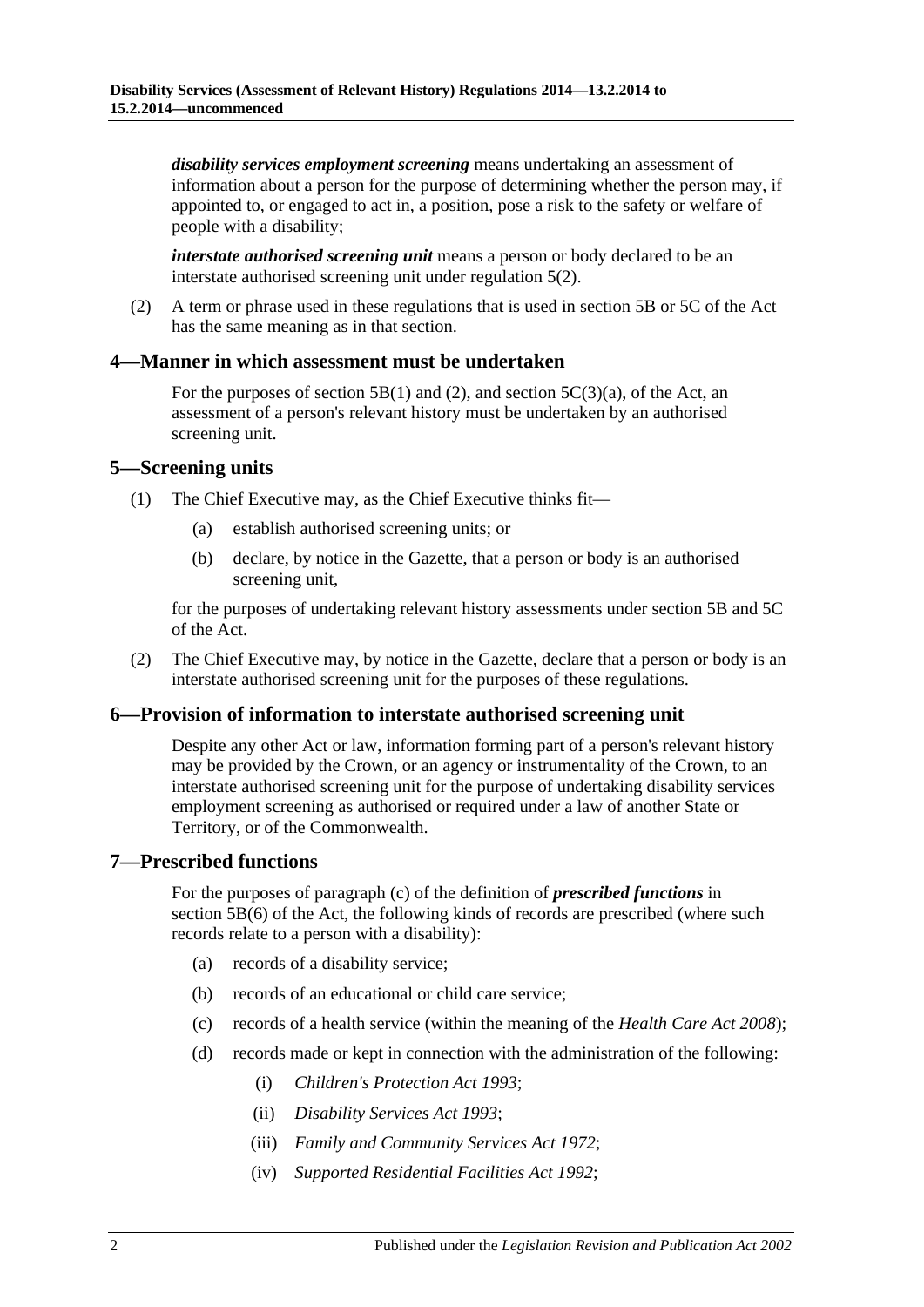(e) records relating to legal proceedings.

#### <span id="page-2-0"></span>**8—Prescribed function—overnight care**

- (1) The provision of overnight care is prescribed for the purposes of paragraph (d) of the definition of *prescribed functions* in section 5B(6) of the Act.
- (2) In this regulation—

*overnight care* means care provided to a person with a disability overnight and involving sleeping arrangements (whether such care is provided on a short term or ongoing basis).

#### <span id="page-2-1"></span>**9—Relevant history**

- <span id="page-2-3"></span>(1) For the purposes of paragraph (a)(v) of the definition of *relevant history* in section 5B(6) of the Act, the following persons and bodies are prescribed:
	- (a) the administrative unit that is, under the Minister, responsible for the administration of the Act;
	- (b) the administrative unit that is, under the Minister, responsible for the administration of the *[Children's Protection Act](http://www.legislation.sa.gov.au/index.aspx?action=legref&type=act&legtitle=Childrens%20Protection%20Act%201993) 1993*;
	- (c) the administrative unit that is, under the Minister, responsible for the administration of the *[Supported Residential Facilities Act](http://www.legislation.sa.gov.au/index.aspx?action=legref&type=act&legtitle=Supported%20Residential%20Facilities%20Act%201992) 1992*;
	- (d) a licensing authority within the meaning of the *[Supported Residential](http://www.legislation.sa.gov.au/index.aspx?action=legref&type=act&legtitle=Supported%20Residential%20Facilities%20Act%201992)  [Facilities Act](http://www.legislation.sa.gov.au/index.aspx?action=legref&type=act&legtitle=Supported%20Residential%20Facilities%20Act%201992) 1992*;
	- (e) the Courts Administration Authority;
	- (f) a prescribed disability service provider that is not a government department, agency or instrumentality;
	- (g) an authorised screening unit.
- (2) Information is excluded from the ambit of the definition of *relevant history* in section 5B(6) of the Act if—
	- (a) in respect of a relevant history assessment in relation to which the administrative unit referred to in [subregulation](#page-2-3) (1)(b) holds relevant information—the information is excluded under regulation 10B(2) of the *[Children's Protection Regulations](http://www.legislation.sa.gov.au/index.aspx?action=legref&type=subordleg&legtitle=Childrens%20Protection%20Regulations%202010) 2010* for the purposes of those regulations; or
	- (b) in respect of a relevant history assessment of a kind determined by the Chief Executive—the Chief Executive determines, for reasons based on the nature and quality of the information or on other reasonable grounds, that the information should be so excluded.

#### <span id="page-2-2"></span>**10—Request for prescribed evidence of compliance**

For the purposes of section  $5C(5)(c)$  of the Act, a request must—

- (a) in the case of a request made by a person with a disability in respect of whom the prescribed function is being performed—be made orally or in writing; or
- (b) in the case of a request made by a parent, guardian or carer of such a person with a disability—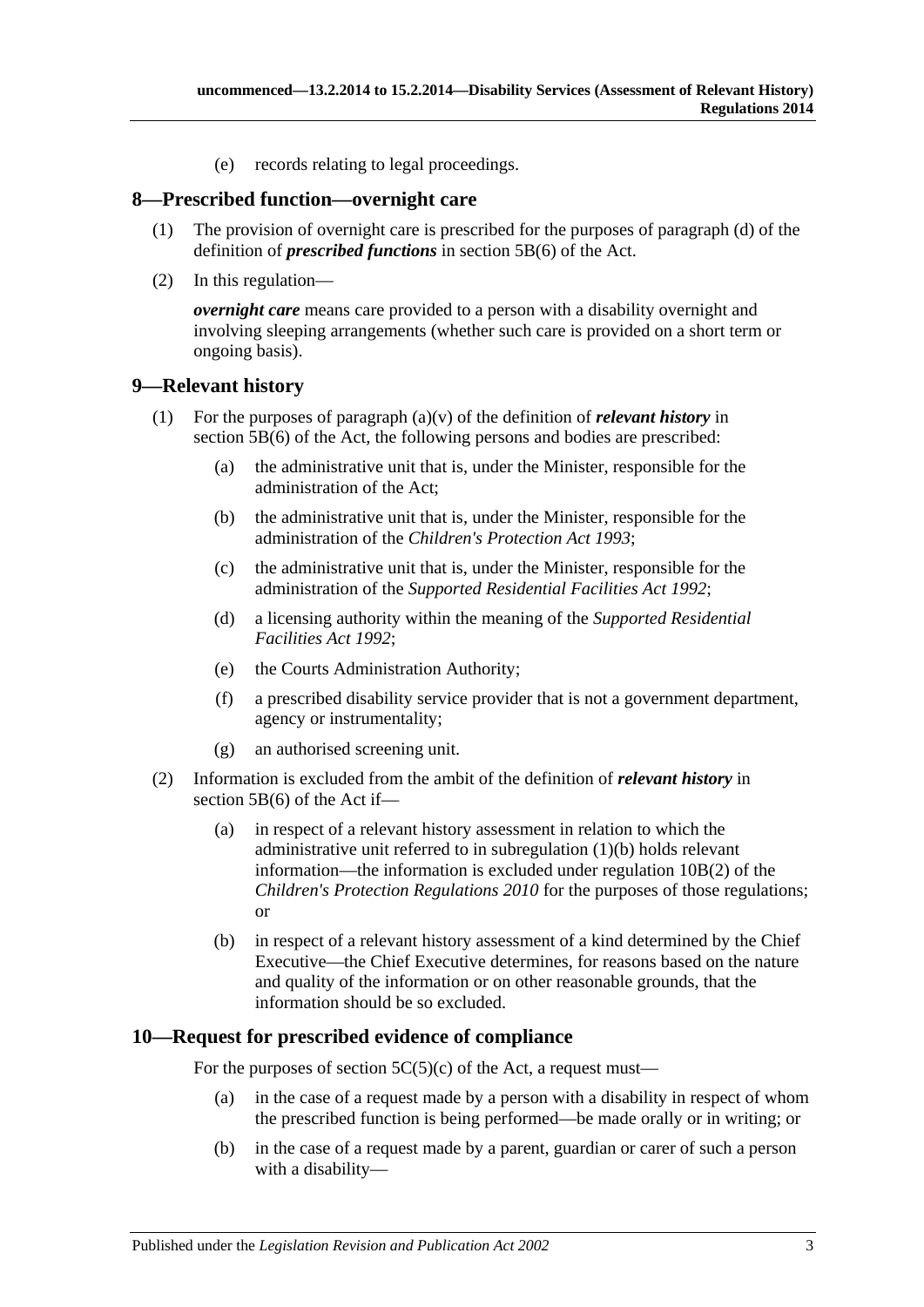- (i) be made in writing; and
- (ii) include the name of the person making the request; and
- (iii) specify whether the person making the request is the parent, guardian or carer of the person with a disability.

#### <span id="page-3-0"></span>**11—Prescribed evidence of screening**

For the purposes of section 5C(5) of the Act, the following kinds of evidence are prescribed:

- (a) a criminal history report (such as a National Police Certificate) prepared by South Australia Police, CrimTrac or a CrimTrac accredited agency or broker; or
- (b) a relevant history assessment report prepared by an authorised screening unit; or
- (c) any other evidence of a kind approved by the Chief Executive for the purposes of this regulation.

#### <span id="page-3-1"></span>**12—Authorised screening unit to only undertake disability services employment screening**

- (1) An authorised screening unit must not undertake an assessment of prescribed information if—
	- (a) the assessment is not authorised or required under section 5B or 5C of the Act, or otherwise authorised by law; or
	- (b) the prescribed information was provided to the authorised screening unit for specified purposes that do not include disability services employment screening.

Maximum penalty: \$10 000.

(2) An authorised screening unit established by the Chief Executive under [regulation](#page-1-6) 5(1)(a) must not undertake any kind of assessment other than assessment of a person's relevant history for the purposes of section 5B or 5C of the Act unless the authorised screening unit has been granted approval, in writing, by the Chief Executive to undertake assessments of that kind.

Maximum penalty: \$10 000.

- (3) The Chief Executive must not grant approval to an authorised screening unit to undertake a particular kind of assessment unless the Chief Executive is satisfied that the authorised screening unit has in place appropriate safeguards to ensure that prescribed information will not be used for the purpose of those assessments.
- (4) In this regulation—

*prescribed information* means information of a kind specified in subparagraph (ii), (iii), (iv) or (v) of paragraph (a) of the definition of *relevant history* in section 5B(6) of the Act.

#### <span id="page-3-2"></span>**13—Confidentiality and information management requirements**

- (1) A person who, in the course of carrying out functions of—
	- (a) a responsible authority; or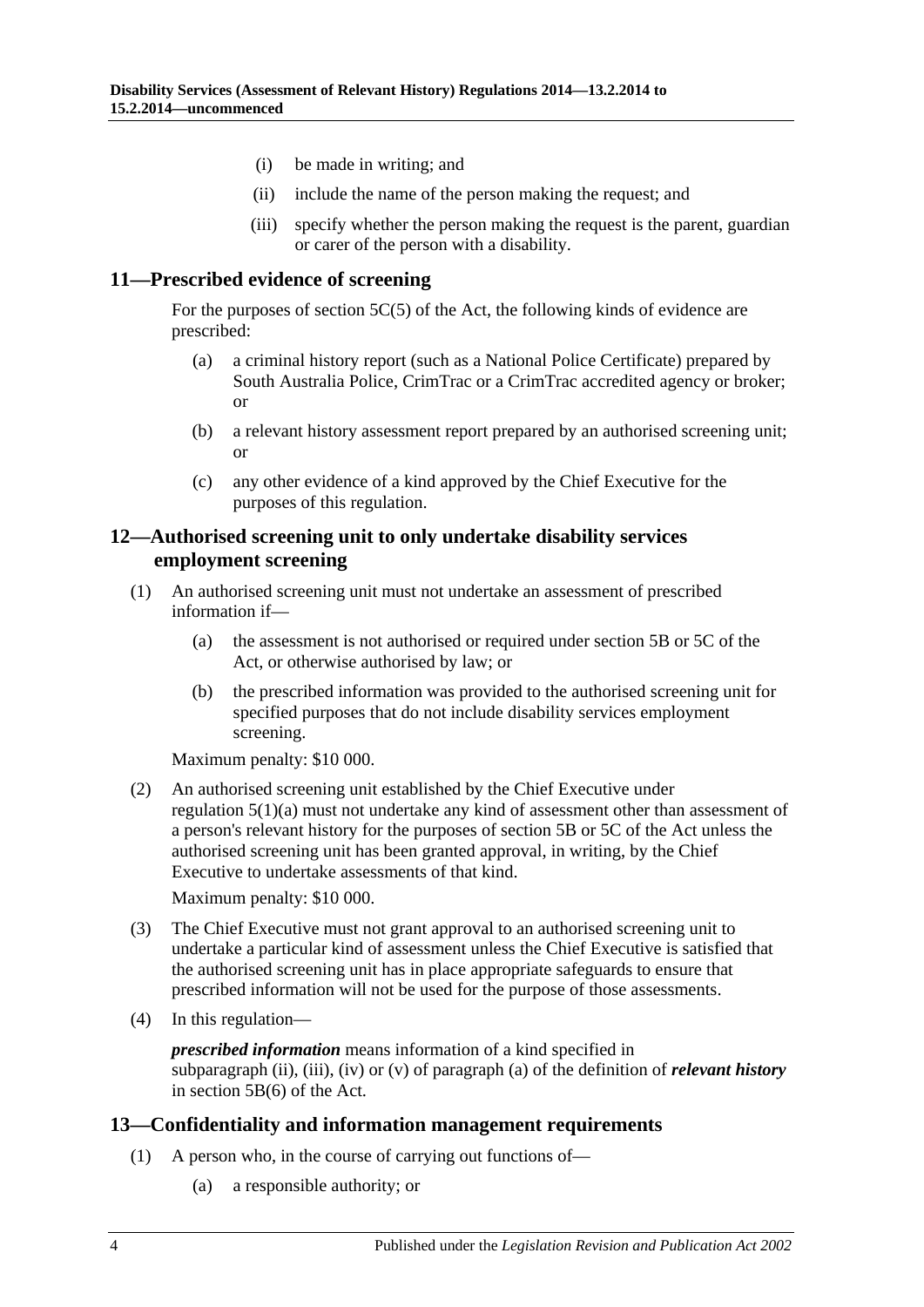- (b) an organisation to which a responsible authority communicates information forming part of a person's relevant history; or
- (c) an organisation that prepares a relevant history report for a responsible authority; or
- (d) an authorised screening unit,

has, or has had, access to information forming part of a person's relevant history must not disclose such information except—

- (e) to, or with the consent of, the person to whom the information relates; or
- (f) as may be authorised or required by law.

Maximum penalty: \$10 000.

- (2) The responsible authority for an organisation to which section 5B of the Act applies must ensure that information forming part of—
	- (a) a person's relevant history; or
	- (b) an assessment obtained from an authorised screening unit,

is dealt with in accordance with any standards for dealing with such information published from time to time by the Chief Executive (insofar as such standards are applicable to the organisation).

Maximum penalty: \$5 000.

#### <span id="page-4-0"></span>**14—Exemption**

A responsible authority for a prescribed disability service provider is exempt from the requirement under section 5B(1) of the Act to ensure that an assessment of a person's relevant history is undertaken before the person is appointed to, or engaged to act in, a prescribed position if—

- (a) the position is a prescribed position within the meaning of section 8B of the *[Children's Protection Act](http://www.legislation.sa.gov.au/index.aspx?action=legref&type=act&legtitle=Childrens%20Protection%20Act%201993) 1993*; and
- (b) the prescribed functions required or involved in the position relate only to people with a disability who are under 18 years of age; and
- (c) an assessment of the person's relevant history is undertaken under section 8B of the *[Children's Protection Act](http://www.legislation.sa.gov.au/index.aspx?action=legref&type=act&legtitle=Childrens%20Protection%20Act%201993) 1993*.

# <span id="page-4-1"></span>**Schedule 1—Fees**

#### <span id="page-4-2"></span>**1—Fees payable to authorised screening units**

- (1) Subject to [subclause](#page-5-0) (3), the fees set out in the table below are payable to an authorised screening unit for conducting a relevant history assessment under these regulations.
- (2) The fees set out in the table do not include any GST that may be payable in respect of a particular fee.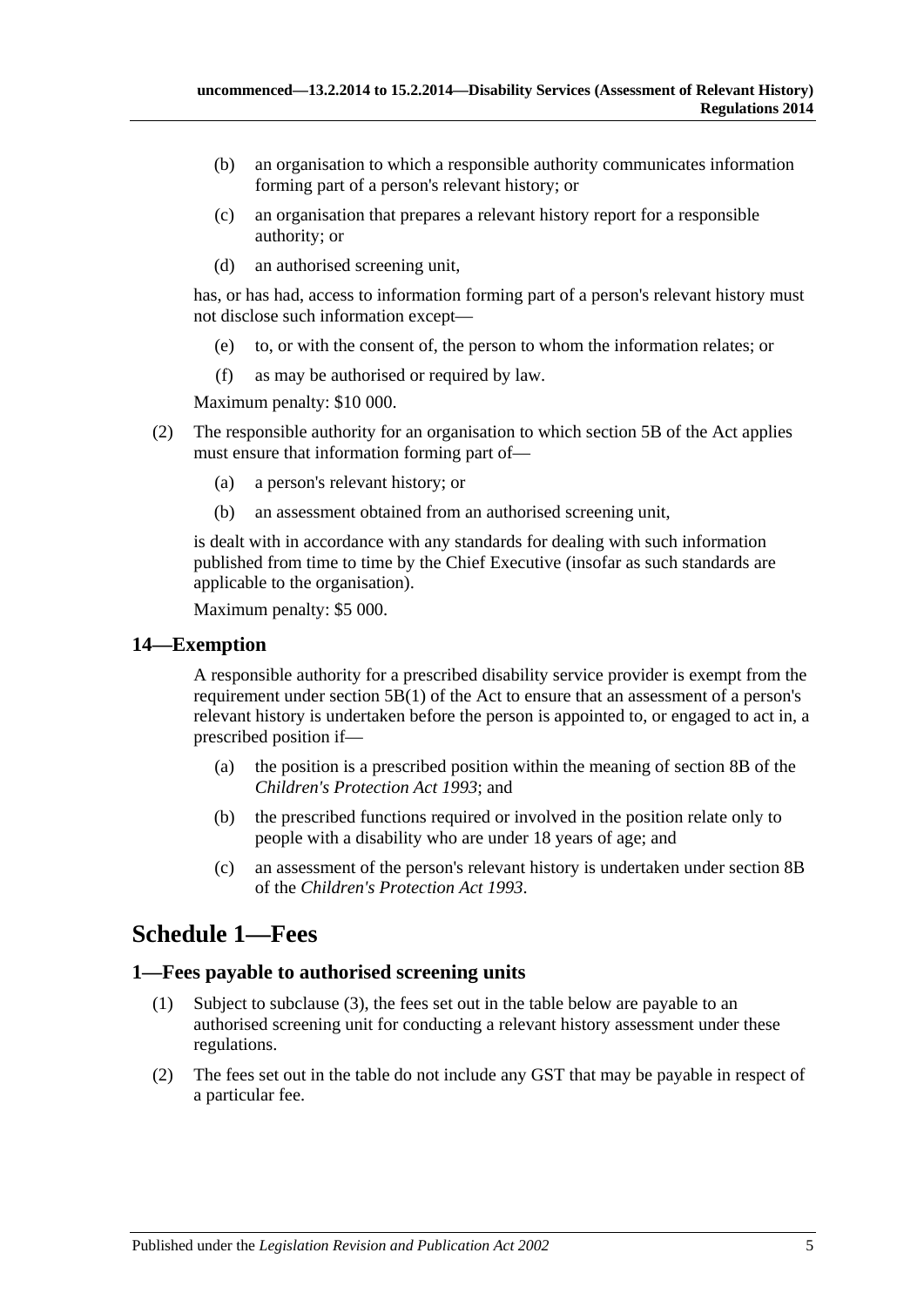<span id="page-5-0"></span>(3) An authorised screening unit may determine circumstances in which a fee payable to the unit may be waived or remitted.

|                                                                                                                                                                                           | Fee     |
|-------------------------------------------------------------------------------------------------------------------------------------------------------------------------------------------|---------|
| If the applicant satisfies the authorised screening unit that the relevant position is<br>a voluntary position or is a student placement arranged by or through a tertiary<br>institution | \$37.50 |
| In any other case                                                                                                                                                                         | \$57.00 |